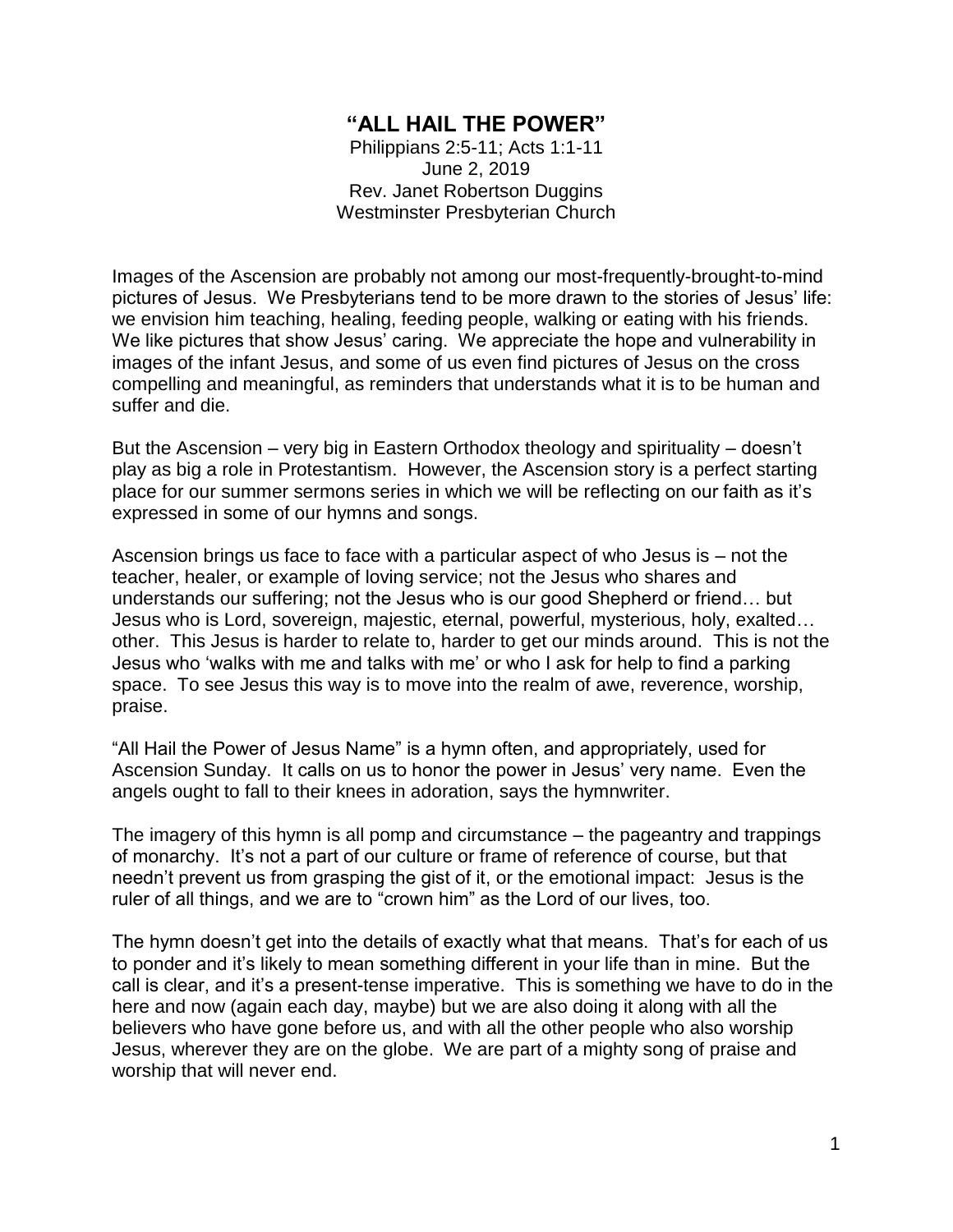I don't think we often see ourselves that way anymore than we regularly see Jesus as the mighty and sovereign Lord ascending on the clouds to rule over the universe.

We don't even, really sing all that many songs and hymns like this one. This hymn is almost purely praise. It's not about our love for God, or God's for us; it doesn't tell a story; it doesn't celebrate faith or the happy feeling of community; it doesn't even say much about gratitude for God's blessings. It just simply says that praise and worship are due to Jesus because of who he is.

Praise is hard for us, I think.

For one thing, our work ethic, our striving, our sense of self-reliance and individual autonomy get in the way. Praise of the divine is not, even a little bit, about us, so it involves some letting go of ego. It requires a certain humbling and yielding of ourselves to One who is greater. Naturally, we resist this; it's hard for us to kneel, even metaphorically. But we aren't God; we aren't even in control of as much as we think we are in control of. And we'll never be at peace until we accept this.

For another thing, though it's not *about* us, true praise comes from somewhere deep within us – you might say from our hearts, or from our souls. But Presbyterians tend to be more comfortable in the realm of minds and hands than hearts and souls. We learn and think, we give and serve… but expressing feelings and attending to our spirits feels a bit foreign. We can be suspicious of anything that seems "too emotional," and praising God does, indeed, sometimes seem "too emotional." You have likely heard as I have, complaints that some songs of praise don't have any "content" or that certain forms of worship are "just emotionalism." Justified though that may sometimes be, we would do well to remember that sometimes in the presence of Christ it's right to be in an attitude that has nothing to do with ideas, theology, ethics, reason, and so forth, … but is simply the heart and soul – and voice – lifted in praise. It is ok to let our thinking and striving go, and just lose ourselves in mystery and wonder.

Many things happen when we sing, especially when we sing together. Singing is good for your health, it reduces stress, it relieves depression. Music helps us both connect to our feelings – sorrow as well as joy – and express them. Singing together unites us as the body of Christ. And the beginning and end – the heart of the faith we sing is praise, which is (Biblical scholar Walter Brueggemann says) the rendering back of our whole self, our whole life to the mystery of God.

There are other ways to praise God, of course, but there is something about *singing* our praise that really frees us to give ourselves over to the mystery that is God. When you are singing praise to Christ, you can't at the same time be managing the world around you, commodifying things, or giving your allegiance to any part of the humanconstructed world. Strangely, when we focus our whole selves on who Jesus is… we find ourselves freed from other things that threaten to enslave us and keep us from our true selves. Singing praise to God – especially together – is an antidote to hubris, individualism, idolatry, apathy. Our lives – and our hymns and songs – encompass